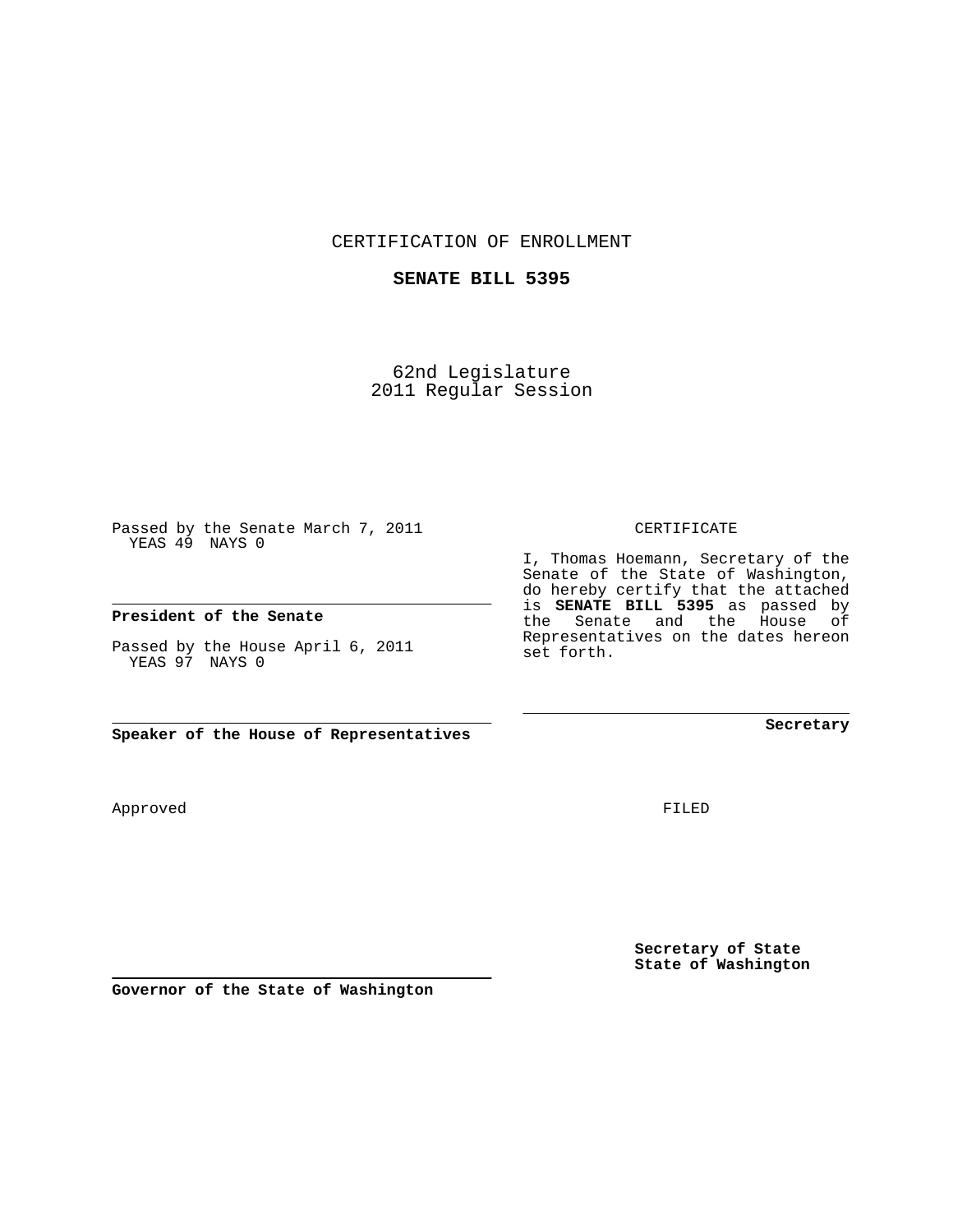## **SENATE BILL 5395** \_\_\_\_\_\_\_\_\_\_\_\_\_\_\_\_\_\_\_\_\_\_\_\_\_\_\_\_\_\_\_\_\_\_\_\_\_\_\_\_\_\_\_\_\_

\_\_\_\_\_\_\_\_\_\_\_\_\_\_\_\_\_\_\_\_\_\_\_\_\_\_\_\_\_\_\_\_\_\_\_\_\_\_\_\_\_\_\_\_\_

Passed Legislature - 2011 Regular Session

## **State of Washington 62nd Legislature 2011 Regular Session**

**By** Senators Hargrove and Stevens

Read first time 01/24/11. Referred to Committee on Human Services & Corrections.

 1 AN ACT Relating to domestic violence fatality review panels; and 2 amending RCW 43.235.020, 43.235.030, and 43.235.800.

3 BE IT ENACTED BY THE LEGISLATURE OF THE STATE OF WASHINGTON:

 4 **Sec. 1.** RCW 43.235.020 and 2000 c 50 s 2 are each amended to read 5 as follows:

 6 (1) Subject to the availability of state funds, the department 7 shall contract with an entity with expertise in domestic violence 8 policy and education and with a statewide perspective to coordinate 9 review of domestic violence fatalities. The coordinating entity shall 10 be authorized to:

11 (a) Convene regional review panels;

12 (b) Convene statewide issue-specific review panels;

13 (c) Gather information for use of regional or statewide issue-14 specific review panels;

15 ( $(\langle e \rangle)$ ) (d) Provide training and technical assistance to regional 16 or statewide issue-specific review panels;

17 ( $(\{\d{d}\})$ ) <u>(e)</u> Compile information and issue ((biennial)) reports with 18 recommendations; and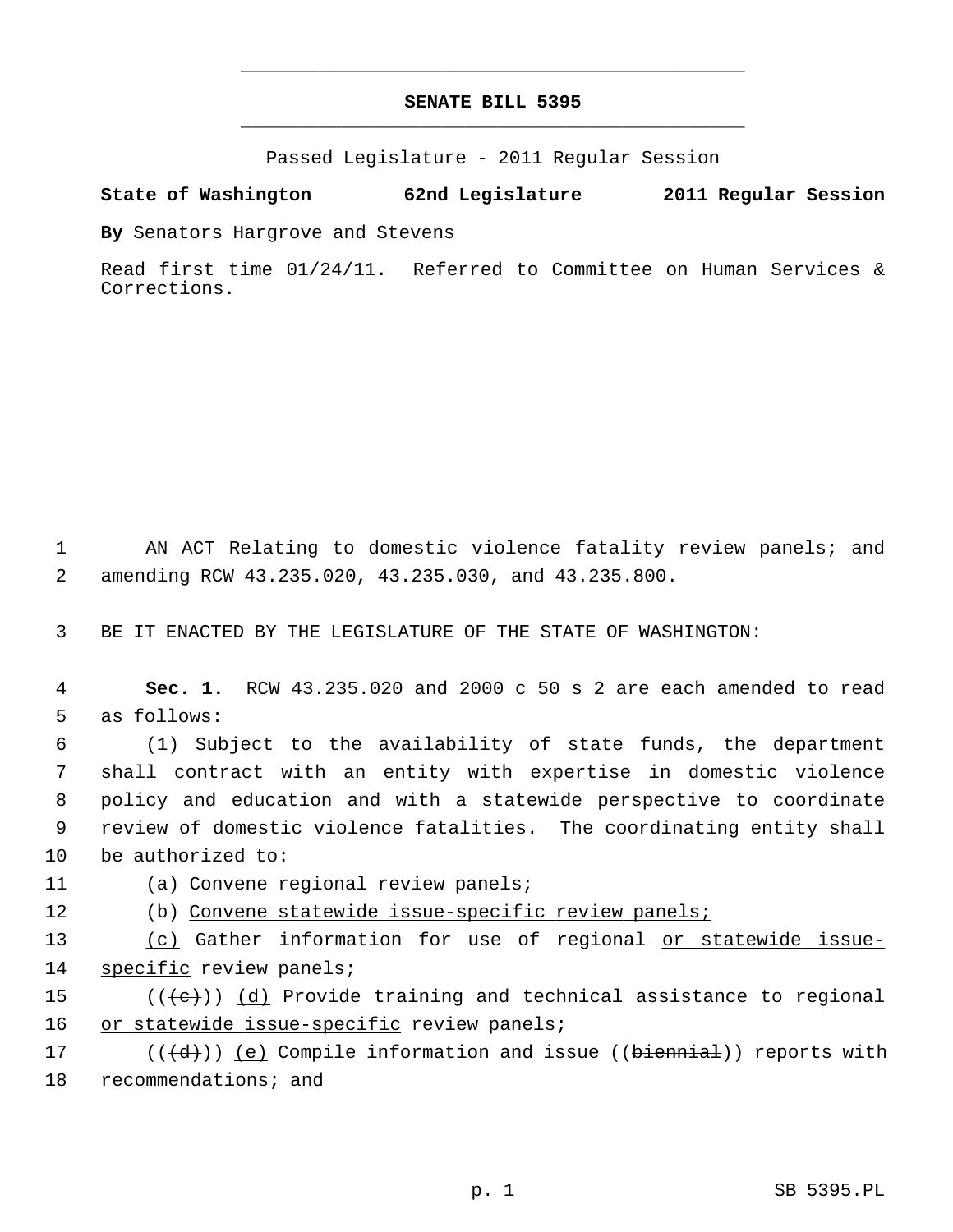1  $((\{e\}))(f)$  Establish a protocol that may be used as a guideline 2 for identifying domestic violence related fatalities, forming review 3 panels, convening reviews, and selecting which cases to review. The 4 coordinating entity may also establish protocols for data collection 5 and preservation of confidentiality.

 6 (2)(a) The coordinating entity may convene a regional or statewide 7 issue-specific domestic violence fatality review panel to review any 8 domestic violence fatality.

 9 (b) Private citizens may request a review of a particular death by 10 submitting a written request to the coordinating entity within two 11 years of the death. Of these, the appropriate regional review panel 12 may review those cases which fit the criteria set forth in the protocol 13 for the project.

14 **Sec. 2.** RCW 43.235.030 and 2000 c 50 s 3 are each amended to read 15 as follows:

16 (1) Regional domestic violence fatality review panels ((shall)) may 17 include ((but not be limited to)), as appropriate, the following:

18 (a) Medical personnel with expertise in domestic violence abuse;

19 (b) Coroners or medical examiners or others experienced in the 20 field of forensic pathology, if available;

21 (c) County prosecuting attorneys ((and)) or municipal attorneys;

22 (d) Domestic violence shelter service staff ((and)) or domestic 23 violence victims' advocates;

24 (e) Law enforcement personnel;

25 (f) Local health department staff;

- 26 (g) Child protective services workers;
- 27 (h) Community corrections professionals;
- 28 (i) Perpetrator treatment program provider; ((and))

29 (j) School teachers, guidance counselors, or student health 30 services staff; and

 $31$  (k) Judges, court administrators, and/or their representatives.

32 (2) Regional domestic violence fatality review panels may also 33 invite other relevant persons to serve on an ad hoc basis and 34 participate as full members of the review ((team [panel])) panel for a 35 particular review. These persons may include, but are not limited to: 36 (a) Individuals with particular expertise helpful to the regional 37 review panel;